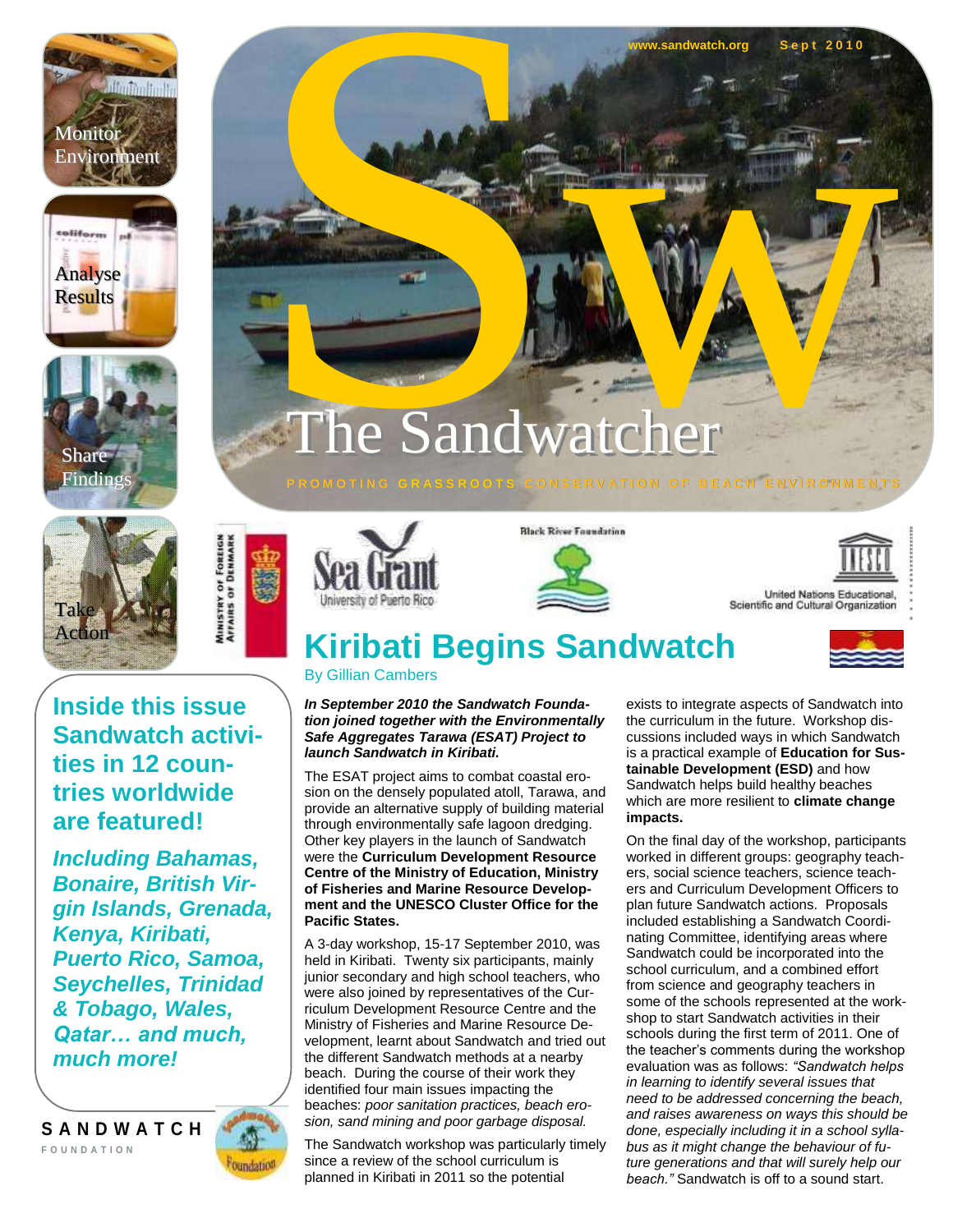

Teachers and community leaders in Grenada attended a National Sandwatch Workshop. Here they are learning how to measure longshore currents using a dye marker

#### Inside this issue...



Welcome to the tenth (10th) Edition of **The Sandwatcher**, the Official Voice of **The Sandwatch Foundation.** This issue focuses on expansion of Sandwatch into the Indian and Pacific Oceans regions, together with numerous articles, photos and items of interest from Sandwatch teams worldwide as well as contributions from several colleagues and partners.

Thanks to all of you, Sandwatch has become a recognized global environmental project. Just some of the highlights of this issue include...

- Reports on **Sandwatch Workshops** held on **Tarawa, Kiribati**, and **Samoa**, both in the **South Pacific**
- Details on the up coming **Sandwatch Regional Indian Ocean Workshop** to be held in **Mahe, Seychelles**
- **Sandwatch** expands in Puerto Rico
- **- A Sandwatch National Workshop** was held in **Grenada, Caribbean** in April, 2010
- Plans to expand **Sandwatch** into **Qatar,** in the **Persian Gulf** area
- **Sandwatch Kenya** presents puppet shows to highlight oil pollution of **Lake Victoria**.
- **- Sandwatch** plans a joint workshop with **UNESCO Jamaica** to be held in **British Virgin Islands**
- **Sandwatch** featured in new **UNESCO 'SIDS Success Stories'** publication.

Grenada hosts national Sandwatch Workshop

- **Sandwatch** expands into new schools in **Bonaire** and **Fiji**
- Plus amazing updates, stories and photos from Sandwatch teams from 20 countries worldwide!



Grenada's beautiful Grand Anse Beach hosted the field training portion of the workshop



Educators from 12 schools and several community groups and NGOs attended the Grenada workshop

Following a request from Mr. Eugene Gittens, **Secretary General of the Grenada National Commission for UNESCO** and the **Grenada Ministry of Education** to host a Sandwatch 'Train-the-Trainers' workshop, the Sandwatch Foundation with the support of UNESCO were able to quickly arrange and mount a very successful two (2) day

Though the request from Grenada was submitted in mid-March, 2010 all parties involved were able to coordinate their efforts in record time and organize an extremely productive workshop that served to launch a pilot project for the planned integration of Sandwatch into the National Curriculum for all schools primary and secondary within the country for the school year commencing



Almost 30 educators and community leaders attended the two day Sandwatch National Workshop in Grenada, with the aim of making Sandwatch part of the new National School Curriculum

September 2010.The Sandwatch pilot project has been built around the training of staff from twelve (12) primary schools and four (4) secondary schools as well as several community volunteers. We were also pleased to see that a very eager participant from Grenada's small 'sister island' of **Carriacou** participated in the workshop.

With funding and support from **UNESCO**, Sandwatch Foundation Director, Paul Diamond travelled to Grenada and facilitated the workshop, which consisted of a day of classroom training with background information on the program and was held at the Ministry of Education offices. The first day's presentation was given to approximately thirty Ministry of Education staff, school principals, teachers and community volunteers, including staff from St. Georges College and the Peace Corps. The second day was a day of field training at the beautiful **Grand Anse Beach**. Participants were also provided with basic Sandwatch equipment kits to take back to their schools to assist in starting the project. Several video interviews with participants can also be viewed online at **The Sandwatch Foundation's YouTube channel** at **www.youtube.com/user/SandwatchFoundation**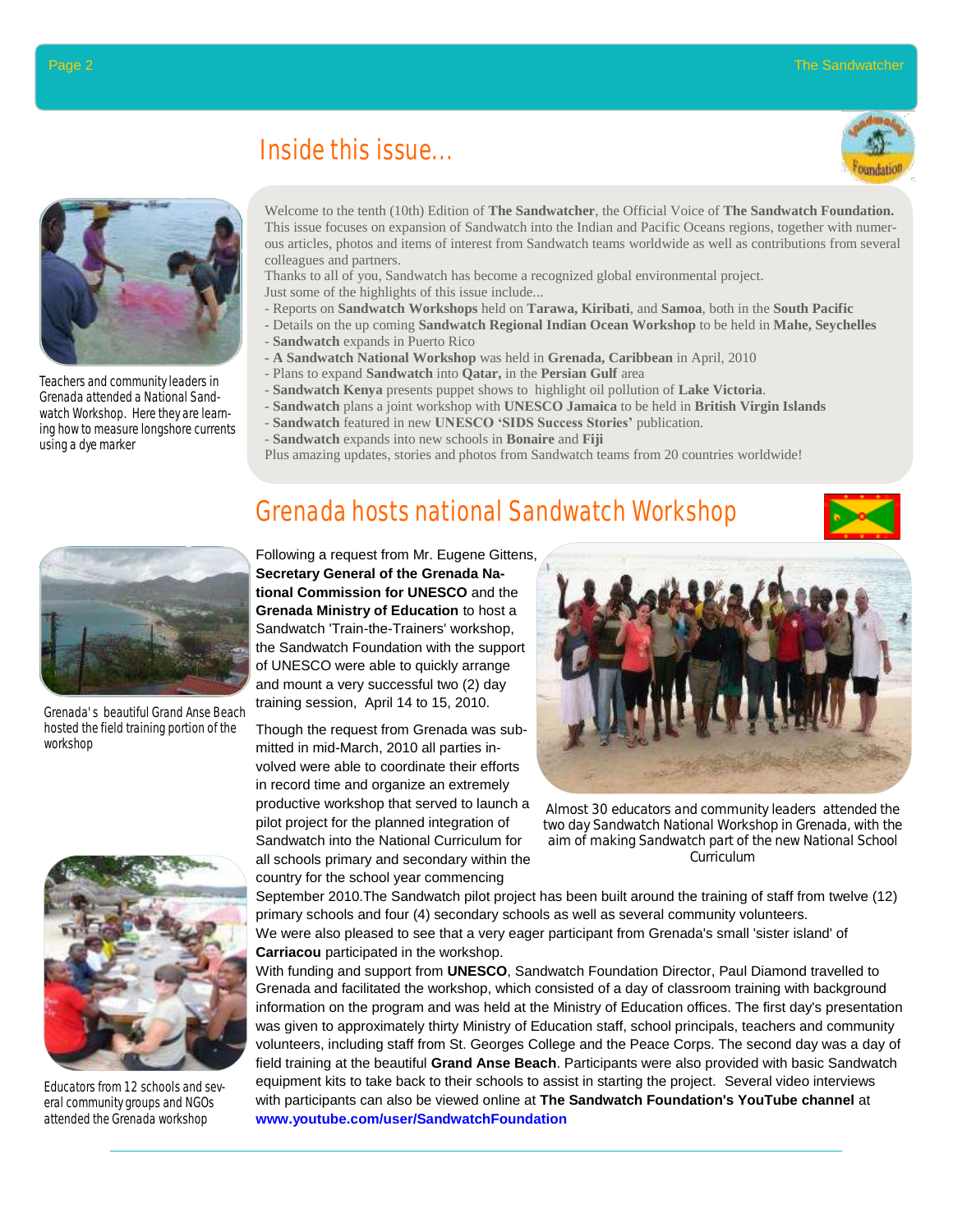story, because ten of thousands of Kisumu residents followed us on the streets and around the lake beaches to listen to the story of Lwanda Magere the puppet, which was written and directed by the Patron of Sandwatch

Amunga. We intend to continue with this as it is a proven fact, that people





Fishing boats sit idle as fish stocks disappear due to pollution and other stressors



Sandwatchers perform drama and skits on the beach to tell a story of environmental conservation



Sandwatchers use puppets to stage plays telling how washing vehicles in the lake is killing it

### Using puppets to stop "oil spills" in Lake Victoria

Ladies and gentlemen, we in **East Africa** are experiencing a form of oil spill. It is much smaller than the currently talked about oil spill in the Gulf of Mexico. The oil spill that we are experiencing here is even deadlier and its repercussions are reverberating in the entire Sub African continent. The oil spill is being caused by washing of oily, dirty trucks, tankers, buses, cars and motor cycles in Lake Victoria.

Lake Victoria is a massive fresh water lake in East Africa. It is not only the source of the **River Nile**, but also the source of livelihoods to millions of families in **Kenya, Uganda, Tanzania, Sudan and Egypt.** On any typical day on the beach area around **Kisumu** 



Washing vehicles and flushing out cement mixers, oil tankers and even chemical transporters is an all too common sight on the shores of Lake Victoria

**City**, you will find big trucks and oil tankers parked right in the lake being cleaned and washed. The people who do this take advantage of the free clean and fresh waters of the lake to conduct this heinous act oblivious to the dangers they pose to the consumers of the water and

in Africa love, drama, music, art and story telling as a method of entertainment and also a means of passing on values and principles. **By Mr. Peter Amunga, Sandwatch Coordinator, Kisumu, Kenya**

marine life. Interestingly those taking part in this are the very beneficiaries of the lake who just want to make quick money. During the summer holidays in the month of July and August 2010, the Kenya chapter of **Sandwatch** constructed two (2) huge puppets which they used to tell the story of the lake and how human activities are slowly but surely killing it. The

### Seychelles: Regional SW workshop for Indian Ocean



**Indian Ocean Regional Sandwatch Workshop to be held in Seychelles 4-8 October 2010.** In 2009 the Sandwatch approach was expanded to include climate change resilience building, with the support of the **Government of Denmark, UNESCO and the Sandwatch Foundation**. The Sandwatch manual was revised and trialed at a Sandwatch workshop in The Bahamas in June 2009. The manual has now been published and will be launched at an **Indian Ocean Regional Workshop** to be held in Seychelles 4-8 October 2010. The workshop will bring together several new and experienced Sandwatch practitioners. In addition, work has progressed on developing a Sandwatch database that will provide a scientific tool and record of the beach monitoring activities being conducted by Sandwatch groups worldwide. The prototype database will be presented and discussed at the workshop.

*The Indian Ocean Regional Sandwatch Workshop is being held in Seychelles with the support of UNESCO and the Seychelles Ministry of Education, Employment and Human Resource Development.* **The objectives of the workshop are:**

**1.** To launch Sandwatch in the Indian Ocean region, especially in Comoros, Rodrigues, Mauritius and Maldives

**2.** To re-invigorate Sandwatch in Seychelles and enhance the skills of existing Sandwatch practitioners in Seychelles

**3.** To form a group of Sandwatch trainers, skilled in the revised Sandwatch approach that incorporates climate change adaptation and resilience building, and equipped to spread the revised approach nationally in the Caribbean and Pacific regions

**4.** To trial the prototype Sandwatch database

Representatives from the **Comoros, Maldives, Mauritius, Seychelles, Fiji, Cook Islands and The Dominican Republic** will be present at the workshop as well as experts and guest speakers from **Canada, Australia, France and St. Kitts & Nevis**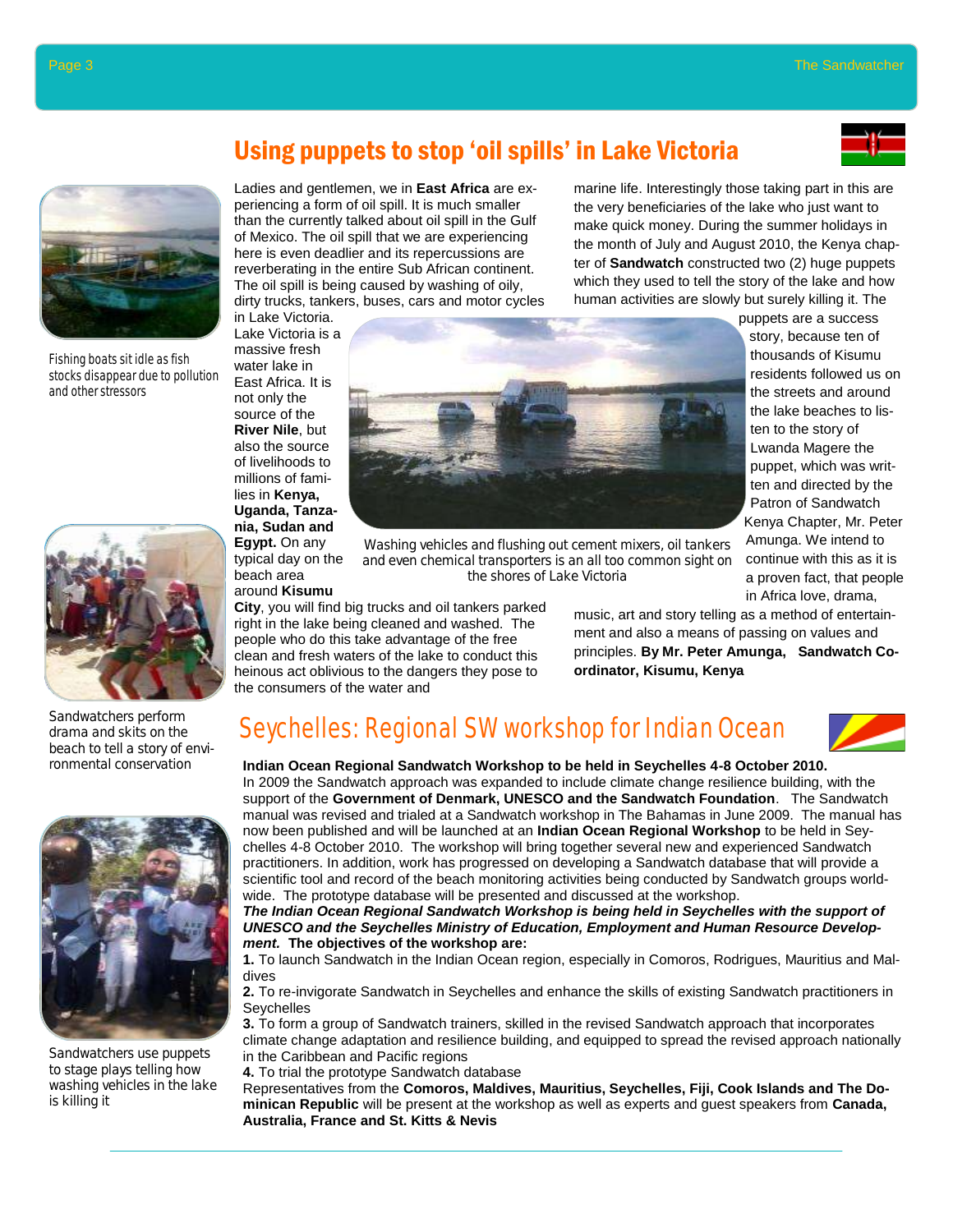

The new Sandwathers of St. David`s Catholic School, Grenada, conduct their first beach monitoring trip



Measuring wave heights on La Sagesse Beach isn't as easy as it sounds if the wind is blowing



## Schools with vision: Sandwatch expands into Grenada

*The following is the full length story as it appeared in the July 30th edition of the GRENADA INFORMER and the August 2010 Issue of the BARNACLE. The article was prepared by Ms. Wendy Chasteau of the Public Relations Unit of the Ministry of Education, Grenada.*

Armed with measuring tapes, microscopes, gloves, trash bags, measuring sticks, water testing kits and motivation, students from schools around Grenada are mobilizing for a common cause, beach management. There is little question that Grenada has some of the most beautiful beaches and landscapes in the Caribbean. Regretfully, some of these beautiful places like Sandy Island are now being marred by scattered heaps of trash and sand erosion. Grenada can"t be subjected to such obliviousness, and schools around the island are trying to make their environmental voice be heard.

Determined to not stand id**l**e, students from **St. David's Catholic School**, led by **Ms. Meryl Mahon and Mr. Kwame Hypolite**, descended on **La Sagesse Beach** last week to make a difference for their community. There are 12 schools that have been chosen to participate in an environmental "pilot project" called **Sandwatch** through the Ministry of Education. **The Grenada National Commission for UNESCO** (United Nations Educational, Scientific, and Culture Organization) is sponsoring this project. Sandwatch provides the framework for children, youth and adults, with the help of teachers and local communities, to work together to critically evaluate the problems and conflicts facing beach environments and to develop sustainable approaches to address these issues, while at the same time helping beaches become more resilient to climate change. Climate

change and development has taken its toll on some of the beautiful beaches in Grenada, through Sandwatch the schools can monitor beach erosion, water contamination, and beach debris. By the end of the day, thanks to the hard work of all the students, bags full of plastic bottles, oil containers, abandoned fishing nets, and miscellaneous trash had been collected. The students took measurements of the current vegetation line, water quality, longshore currents, and beach waves. The work is to be continued as this St. David"s class plans to be at the La Sagesse beach at least once a month to monitor and document the change and developments at the beach. St. David"s Catholic School has taken the lead through their interest and eagerness for the environment and the program which was formally launched in Grenada on April 14<sup>th</sup> 2010. Ms. Meryl Mahon a geography teacher and a social studies teacher Mr. Kwame Hypolite have paved the way to educate their students about the importance of a healthy environment. Students, Hessley Paul, Quacee Alexander, Mathew Hazzard, Sabrina Thomas, Arnold Felix, Linda Bishop, Delon Joseph, Keith Regis, Deron Hazzard, Davidson Alridge, Sheldon Brathwaite, Seandell Alexander, Romel Felix and Amilcal Lewis have chosen to monitor La Sagesse Beach in St. David"s as part of Sandwatch. Ms. Mahon stated, *"Sandwatch is a good program for children because it aims at creating awareness of the coastal environment and it seeks to inform students about how and why they should use the marine environment wisely. As children work together they not only have fun but they assess problems of the beach environment and the project fits nicely into the curriculum which is closely linked to the areas of mathematics, science and general studies."*



Sandwatch group at Utulaelae village, Samoa

#### Google Earth: A great teaching tool

An increasingly important part of Sandwatch workshops and training is not only showing educators how to use the Sandwatch manual, and methodology, but also how to network and expand your project using inexpensive or free technologies. This includes using **Google Earth** to show people where your country/community/school/beach is located, or using it to teach your students geography. It is very popular with teachers, especially the first time they use it.

It is free and easy to use!

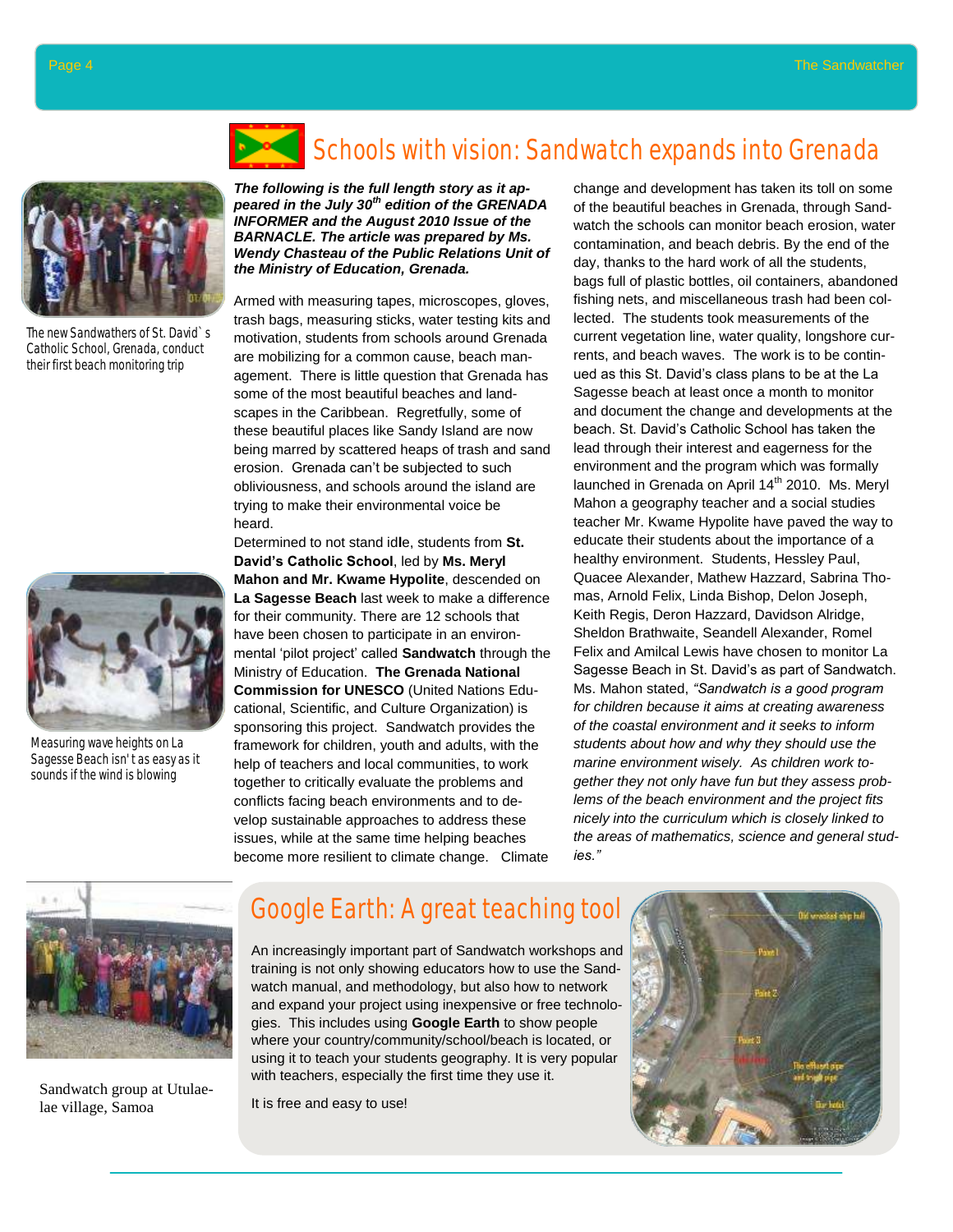#### Many beach activities with Sandwatch Trinidad

**The Mayaro Environmental Wave Organisation** is calling for greater governmental involvement in cleaning up loads of garbage on the beach. Andy Paul, head of the seven-year-old organisation and the **National Sandwatch Coordinator for Trinidad and Tobago** has integrated **World Environment Day** celebrations as a major component of the Sandwatch Programme. On June 6th 2010, the Mayaro Environmental Wave, in collaboration with the **Trinidad and Tobago National Commission for UNESCO** hosted the annual event "**SandSplash 2010**" at the Church Road Beach, Mayaro. Seventeen groups from all over the lovely island came together to celebrate World Environment Day, including for the first time, two schools from Tobago and the environmental students from the University of Trinidad and Tobago. Approximately two miles of the beach were cleaned. All garbage was weighed and sorted according to plastics, glass, metal, styrofoam and other. Shari Ablack, co-ordinator of the UNESCO group at Naparima College, said the youths in her charge were very much appalled to see so much garbage on the beach. She continued by saying that "the exercise was beneficial to the young people who were very much upset when they encountered a high level of discarded diapers, broken rum and beer bottles and plastic soft-drink bottles on the beach." The organisers of the event have noted that there was a greater need for the relevant authorities to sensitize the public to either use the limited garbage bins on the beach, or take their garbage with them. The youths also engaged in a tree-planting exercise, a march throughout the community, and a sand sculpting exercise. Fifty plants were planted as we pledged to do our part in the fight against climate change. It is time to stop talking and start planting.(*Special thanks to the Trinidad Guardian reporter Shastri Boodan for contributing to this report)*

#### Bahamian Sandwatchers win District Science Fair

**Hope Town Primary School "Sandwatch " Team** has worked for many years on their test site patch reef in front of their school. This last year they worked on water quality in the water surrounding the reef and in our famous harbour that is very popular with winter boaters. The Bahamas does not have a "no dump" law for toilets on live-aboard sailboats and yachts so our once pristine harbour is awash with bright green algae indicative of e-coli and high nutrients in the water. Tufts University visited Hope Town several times last year to do water studies. They were interested in all the studies and water testing our students had done and met with them for discussion about healthy water - healthy communities.

Our local environmental group **"Friends of the Environment"** is concerned about healthy waters and took it a step further to study water and the sustainability of the Bahamas number1 seafood export--the Spiny Lobster. They designated the yearly Abaco School Science fair **"Size Matters in Spiny Lobster".** They wanted to get the word out that waters must be clear and undersized lobster must not be harvested if we expect this commercial crop to be sustainable for generations to come.

We Sandwatchers got busy right away to work on our strategy. We are convinced that lobster must always be available for a meal and for viewing on our reefs ! We interviewed some older men from our community to see how the catching of lobster had changed over the years and if they thought the species was in danger. Next we designed a trap method that would allow smaller crawfish to escape while keeping larger ones contained. When we showed that trapping method to the elder fishermen they liked the idea. The students made clay lobsters, junkanoo ( brightly coloured festival) lobsters and made a puppet theatre complete with a turtle, conch and lobster that told about their plight. Thankfully the Bahamas Government just passed a law protecting all species of sea turtles but our conch population is dwindling because of the same problem as lobsters--harvesting undersized species. Our Grade 6 students devised a plan to license people wishing to harvest lobster after they had passed a study course and a test. They interviewed community members to see what they thought about a licensing course. Most people thought an educated fisherman would be a more cautious one. The judges all came around to see our displays and interview our students about their topics and activities. They came back again! When the winners were announced we were thrilled to hear that we had won **BOTH the Lower Primary Division and the Upper Primary Division!!!** The prizes were Laptop computers. "Spike " the mascot lobster came to our school to present the computers. What an exciting time we had!

**The Sandwatchers of Hope Town Primary School, Abaco, The Bahamas**





The Mayaro Sandwachers of Trinidad are one of our most active groups and do a host of activities



Replanting trees and shrubs helps to save Trinidad's sand dunes and beaches!



The Hope Town Primary School students show off the prizes they won in their district science fair!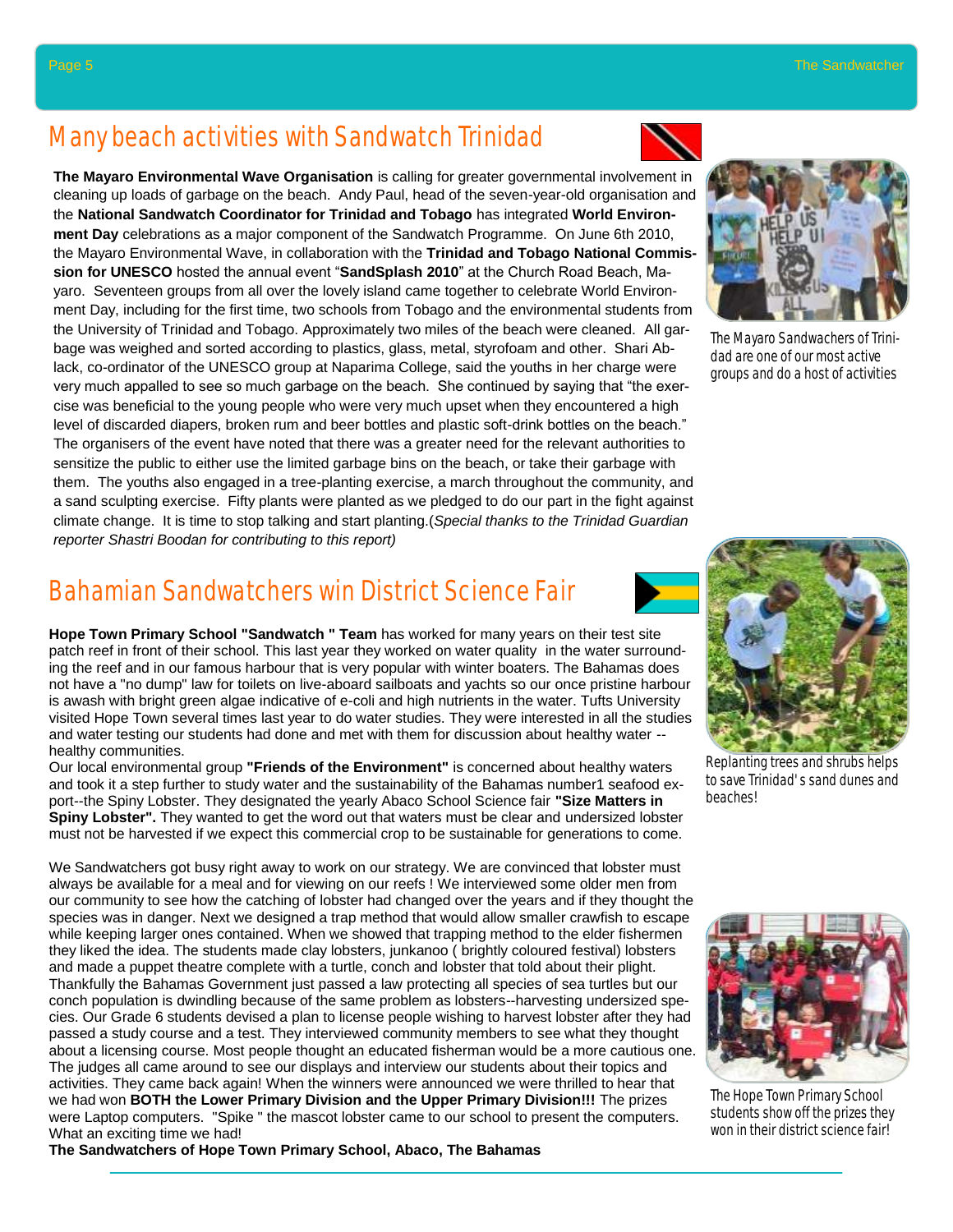

Sandwatch teachers in Kiribati presenting some of their creative work.



About 75 teachers and educators have attend Sandwatch training workshops in Puerto Rico so far



Sandwatch trainees learn all about our methods and techniques including examining the types of sand that make up their local beaches

### "Sandwatch on da move" in Kiribati

From 15-17th September 2010, teachers in Kiribati learnt about Sandwatch, see front page article. Here is one of the articles they prepared during the workshop.

#### **Living to care for our environment is to make our beach a healthy one**

Beach how wonderful you are without being disturbed

You are Mother Nature's gift

You protect our land from being eroded.

You create a wonderful ecosystem for every living creature on our land.

You're so fruitful to the whole society.

Oh BEACH! How sad am I to look at you as your beauty fades by the work of human beings You've been polluted; you've become the home for solid wastes, human wastes. You are eroded as a result of human development How terrible you are for you are no longer wonderful and beautiful You look like someone I never knew But do not worry Oh BEACH! For Sandwatchers are on the move They come with new ideas to bring you back your beauty For Sandwatchers are a community, they are soldiers, ready to stand for you Applaud the Sandwatchers, Bravo to the Sandwatchers!

## Sandwatch (Guardarenas) expands in Puerto Rico

**Education is one of the priorities at the University of Puerto Rico Sea Grant College Program (UPRSGCP).** That is why we implemented **Sandwatch** in Puerto Rico. Nowadays, we have ten groups working on Sandwatch. Most of the groups are composed of teenagers and their science teachers or community leaders. They are taking measurements and learning about Puerto Rican beaches, their present condition, composition, waves, currents and organisms, and anthropogenic effects on beaches. After taking and analyzing the measurements, the groups put the results in the blog: http://seagrantpr.org/ guardarenas.

UPRSGCP, in partnership with the **Caribbean Regional Association (CaRA),** provides training, tools, and support to the groups that are already working with Sandwatch. Dr. Delmis Alicea Segarra, communications assistant at UPRSGCP, Lesbia Montero, education coordinator of UPRSGCP, and UPRSGCP educators are helping groups to do their best during the workshops and the field trips. Also, they keep track of the visits that the groups do to the beach. *About 75 teachers and community leaders have participated in the workshops*. During the workshops, attendees obtain basic information about the origin and the objectives of Sandwatch, learn the appropriate ways to obtain the measurements with their groups, and practice the activities contained in the handbook. Now, we are trying to reach more schools and communities in order to extend the Program in the country. We are telling people about Sandwatch through radio and TV programs (see http://www.youtube.com/watch?v=MQxezXm2vFs), and also, promoting it at fairs, school visits, and meetings. Due to our blog, other people from different parts of the world know about Sandwatch. Recently, a group from **Mexico** found our blog and showed an interest in Sandwatch. We will be supporting them in the process of developing and implementing the project in their country. In addition to the workshops that we develop for the Sandwatchers, we are working on a series of instructional videos. The purpose of these videos is to demonstrate the correct way to do the activities, clarify doubts among participants and provide education at a distance. Soon, people will find the videos in the blog and in UPRSGCP's youtube channel: http://www.youtube.com/user/programaseagrantpr. **By Cristina D. Olán Martínez, UPRSGCP Communications Coordinator**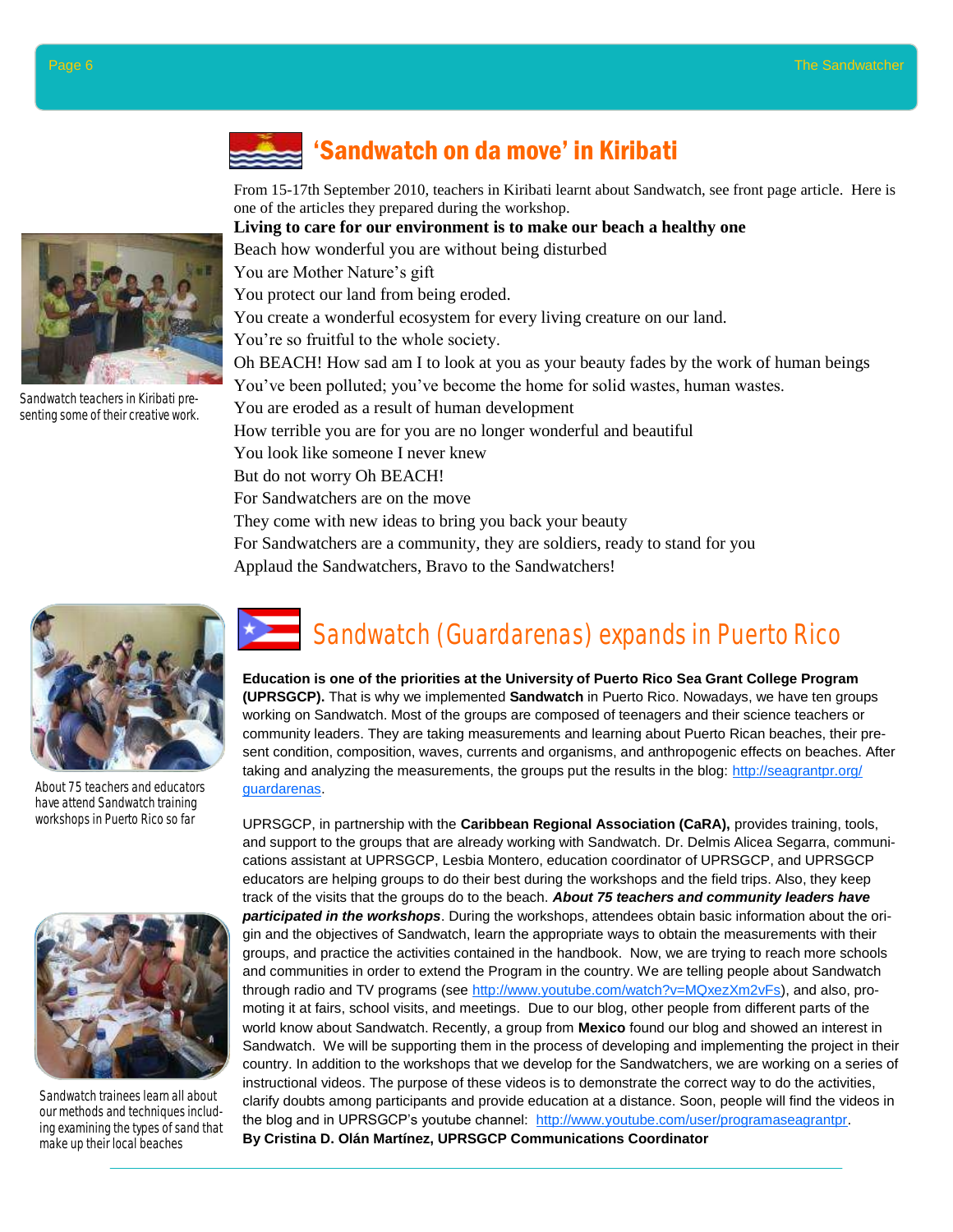### Sandwatch to begin in Qatar

I have read the articles and newsletters at the Sandwatch site, these were a great source of information and ideas and I have some ideas concerning starting the project at my schools.

My educational organization consists of three schools: Primary, Preparatory and Secondary. I am not going to be the coach for the three schools but other teachers will lead and I will facilitate and coordinate the work between them and the school's administration. So I would like to:

1. Hold introductory meetings with the teachers who will lead the team to shed light on the project and its activities.

2. Hold a meeting with the school"s administration to inform them of the project

3. Ask the teachers to select their team members and send letters from the school notifying the students" parents of their choice and ask their approval.

4. Brainstorming sessions will be held with the teachers and students selected to come up with action plans.

5. Link the activities to the curriculum taught at school.

These steps will take place during this school year.

We are looking forward to working with all the Sandwatch network members.

*Mr. Yasser Hussein Omar, Teacher of English, ICT Trainer, iEARN Team facilitator. Doha, Qatar.*

### Sandwatch begins design of online database

Hello. I would like to introduce myself to the **Sandwatch community**. I am Dave Gray and live near **Halifax, Nova Scotia, Canada**. Some years ago I worked with Gillian Cambers to create the Beach Profile Analysis software used with her methodology for monitoring accretion and erosion on beaches. I am now working on database software for Sandwatch.

**The Sandwatch Database** will provide a central repository for the data collected by Sandwatch Groups. The Database will provide secure storage for the data. It will make the information collected available to a wider audience and will allow for comparisons of data trends for beaches in different geographical areas. This will provide a unique source of information for monitoring how climate change is affecting beaches around the world.

*Members of Sandwatch Groups will access the Database over the Internet through a web browser.* The user software will use the Adobe Flash Player that can be freely downloaded and is probably being used by many of you already for viewing other Internet sites. This allows us to provide you with software that will function with any current browser and computer and have features that will be responsive and easy to use. The Database is being designed to hold all the information you collect for your beach. As well as storing basic descriptive information on your group and your beach you will be able to upload and store pictures, beach profiles, weather data, and water quality data. The software will include access to Google Maps. You will be able to store the coordinates for your beach but a viewer will be able to move around the area as with any other Google Maps application.

### Sandwatch featured in "SIDS Success Stories"

**Sandwatch has once again been featured in an international publication, this one highlights success stories in Sustainable Development in Small Island Developing States worldwide.**  The article features our methodologies and the various strategies Sandwatch Teams have employed to monitor and protect their fragile coastal environments.

Jointly prepared by the **SIDS Unit** and the **UNDP Special Unit for South-South Cooperation**, the **"SIDS-SIDS Success Stories"** publication aims to highlight significant achievements that have been made in advancing sustainable development in SIDS through collaboration among SIDS in the broader context of South-South cooperation. The results highlighted in the Success Stories demonstrate that important steps forward have been achieved to promote sustainable development in SIDS through the collective commitment and dedication of many different stakeholders.





programme established in Qatar and the rest of the Gulf States



Coming Soon: The new Sandwatch online database will allow teams to easily record and track their measurements over time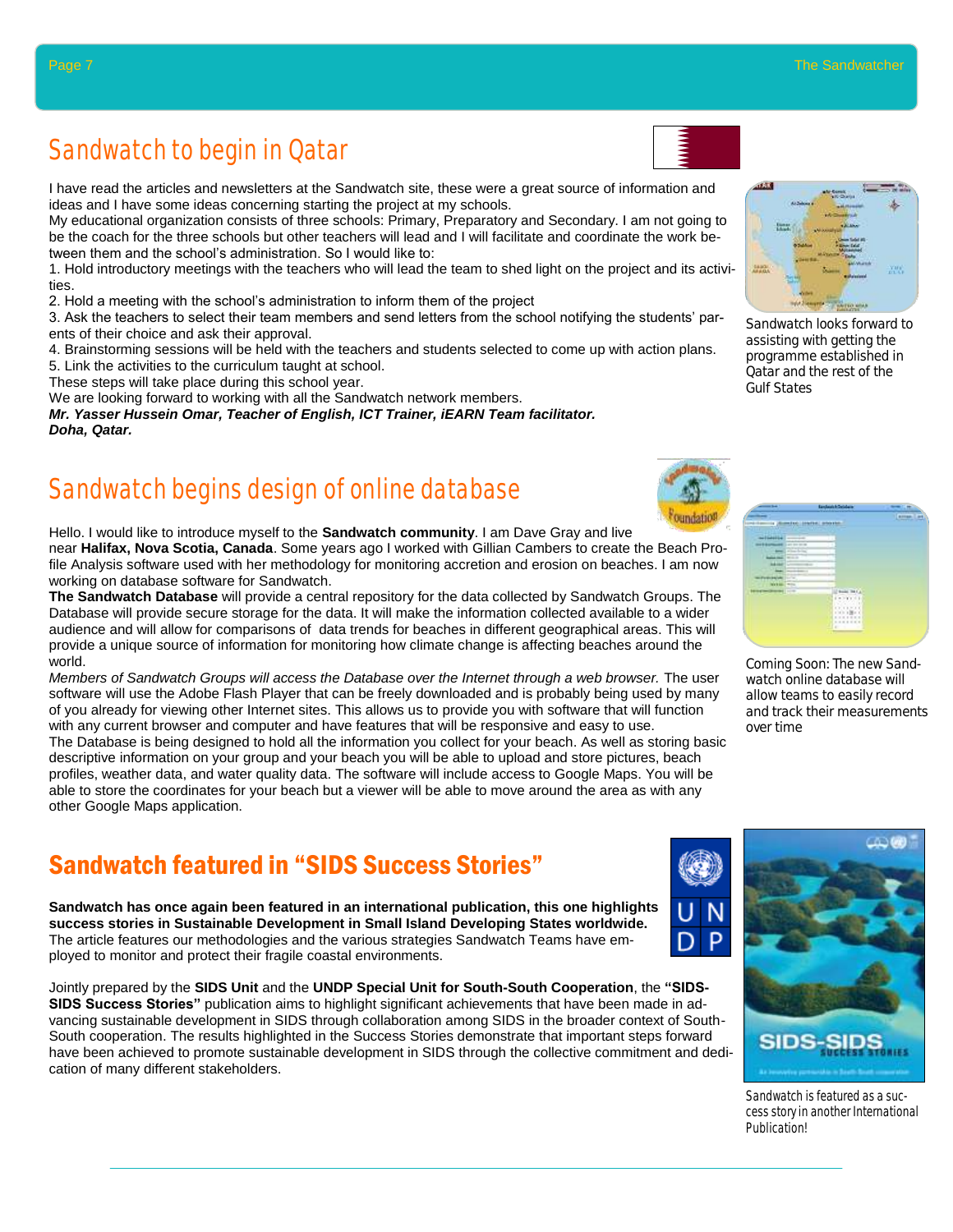

A baby lionfish just a few inches long caught off Bonaire. Just one of many



Lionfish have a voracious appetite for reef fish and have no local predators



Sandwatch has its own dedicated YouTube Video Channel at... www.youtube.com/user/ **SandwatchFoundation** 

### Beautiful Invaders: Lion Fish in Bonaire

*From Florida to the Bahamas to the USA and British Virgin Islands the invasive Lion Fish is slowly making it way through the Caribbean. Oddly it has already established itself far to the south in Bonaire and nearby islands off the coast of Venezuela. Many island nations are now trying to eliminate these pests before they irrevocably destroy native reef fish species* 

large numbers of small reef fish and crustaceans per day. Looking around and seeing all the tiny fish nearby snapped me out of my blissful daydream and back into reality. I had to capture this

Native to the Indian and Pacific Oceans, the lionfish, both Pterios *volitans* and Pterois *miles*, have been documented, beginning in 1992, from the Western Atlantic, as far north as Rhode Island, to the lower Caribbean Sea, and as far southwest as the Netherlands Antilles. In addition to a voracious appetite, lionfish in the Caribbean have no natural predators, are capable of reproducing year-round, are parasite resistant, have poisonous spines and compete with native

alien invader before it ate them all.

fishes for territory and food. (http://

www.reef.org/programs/exotic/lionfish) **The first reported sighting in Bonaire, N.A. was in October of 2009 and they have spread fast.** 

#### *Beautiful Invaders*

I expected to feel the urge to remove the disgusting invader from the coral head immediately as soon as I saw it. Instead, I was awestruck. I remained in place and watched it for a few minutes. It was a breathtakingly beautiful fish. Mesmerizing. I gazed at its feathery fins delicately waving underwater as the fish swam slowly around the sand under the coral head. Although beautiful creatures, they are a formidable invasive species in the Caribbean, with voracious appetites, capable of eating



The CIEE Lab on Bonaire encourages local students to not only assist in capturing lionfish but also to help with their dissection to determine what local species of fish they prefer to eat

The Bonaire Marine Park was quick to respond, implementing their action plan to remove lionfish, and offering lionfish collection training sessions to a limited number of volunteers by January. These trained volunteers carry tags identifying them as members of the "STINAPA National Park Authority Lionfish Removal Team."

The marine park has had a ban on any kind of spearfishing since 1971, so the method of capture consists of large plastic sided box nets and another long-handled tool (flyswatter or noodle strainer) to

> encourage the fish to swim into the net. (STINAPA http:// www.bmp.org/lionfish.html)

Lionfish markers, survey tape attached to a wine cork, are given to all divers and are available in all dive shops. Divers are encouraged to mark observed lionfish with the markers by tying the free end of the survey tape to a non-living piece of reef near the lionfish, so the cork will float and be visible to removal experts. Sightings are reported to the Marine Park and logged on a spreadsheet. Removal team members log in and mark a particular fish they will retrieve. All reported lionfish are collected;

however recreational dive limits do not allow the collection of fish living beyond 120 feet. Collected fish are frozen by the removal team members and taken to the local **CIEE laboratory** for further study. Stomach content analysis, vital statistics, depth and location are all noted. Local fishermen were included in a July 2010 community meeting and trained on how to handle the poisonous spines when they encounter lionfish. They were also given a few recently caught fish to take home to cook. As of August 21, 2010, there were 393 lionfish captures that were documented and processed in the CIEE laboratory. (Ali 2010) The work to remove lionfish by Marine Park representatives, researchers and volunteers is a continuous process, consisting of daily postings of sightings and daily collections by volunteer divers

**By Cinde Wirth, Biological & Archaeological Resources Consultant, Bonaire, Netherland Antilles** 

#### **The Sandwatch website logs over 16,000 hits!**

**Since its creation 4 years ago the Sandwatch website passed its twelve thousandth viewing as of Dec 2009...and it seems to be picking up speed as more and more people become aware of the programme. We are making a difference!**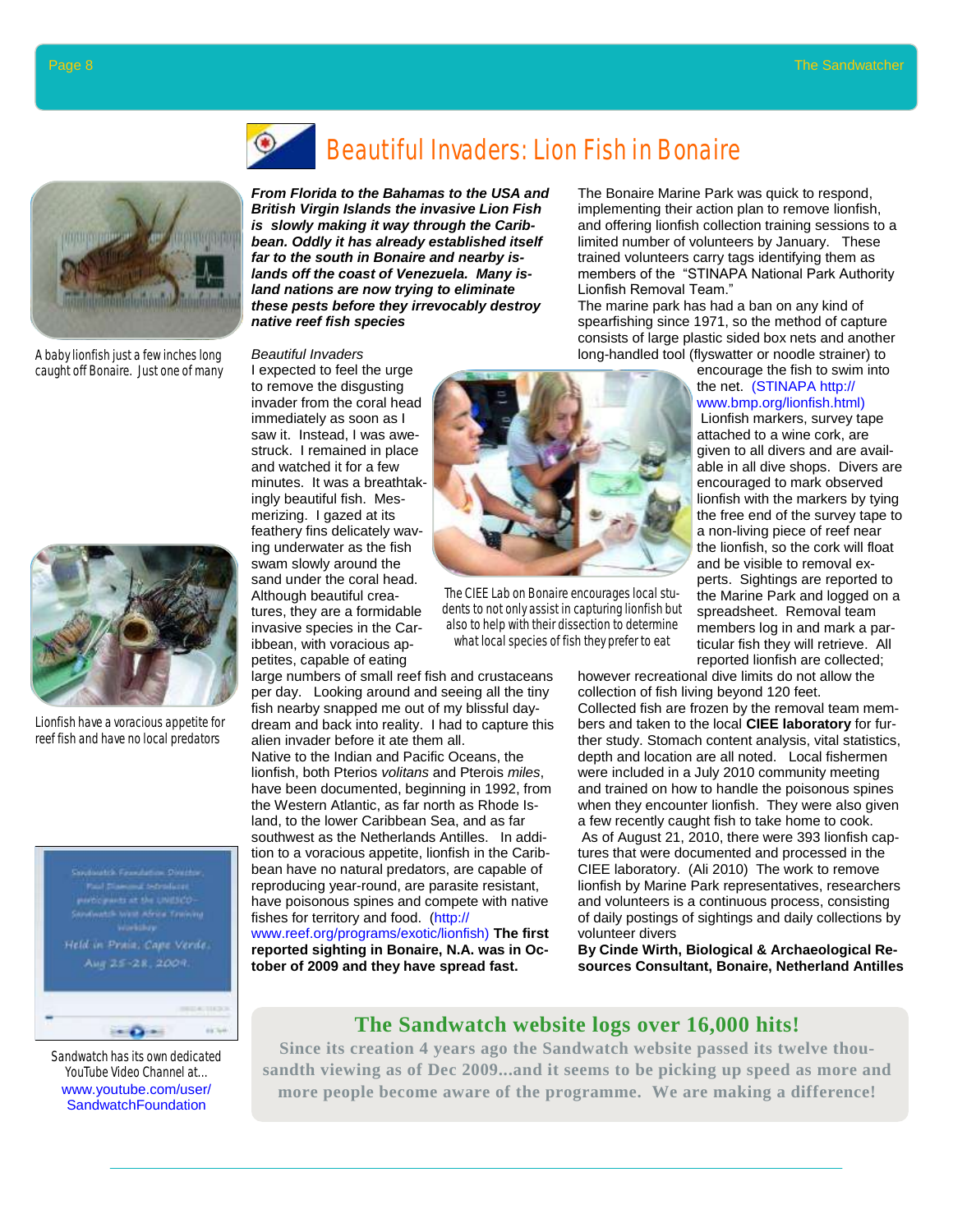#### Sandwatch starts up in Samoa

# **Almost one year ago, on 29th September 2009, the**

**islands of Samoa, Tonga and American Samoa in the southwestern Pacific Ocean were impacted by a major earthquake and tsunami.** 

Extensive damage occurred and many people were killed. In Samoa, evidence of the event is still visible one year later, especially along the south coast of the island, and it is possible to see where the sea flooded the coastal areas. As people rebuild their houses and villages, the emotional scars remain as many still mourn for those who were lost. Following this major disaster, it was timely that several different organisations came together from **27-28 August 2010 to launch Sandwatch in Samoa.** The organisations involved included **The Sandwatch Foundation, UNESCO and the United Nations Development Programme Global Environment Facility Small Grants Programme (UNDP GEF SGA**.

Working together with the **Government of Samoa's Ministry of Natural Resources and Environment and the Ministry of Education,** more than thirty (30) persons joined in the two day workshop that was held in Apia, Samoa.

The first day involved an indoor session where participants from government agencies and several communities were introduced to the Sandwatch programme and methodology.

The main points of interest emerging from the first day were:

1. Sandwatch has the potential to provide sound data and it might be the best data possible, since Government Ministries do not have the resources to monitor 300 village beaches on a regular basis. Sandwatch also raises awareness with the community.

2. Every beach is different just like people are different.

3. Sandwatch is good for everyone including youth, children, adults and communities.

4. Sandwatch needs champions.

5. Please translate the Sandwatch manual into Samoan.

On the second day of the workshop, participants were invited to the village of **Utulaelae** on the south coast of **Upolu.** Here they practised the Sandwatch methods and saw for themselves the potential of the Sandwatch programme.

Among the many post-tsunami issues facing Samoan communities is the question of how to protect their communities from future tsunamis and other high wave events such as occur during cyclones. Many

villages are asking that their communities be protected with sea walls, since they feel that they will be safer behind a solid concrete structure. Other villages are adopting a different approach by rebuilding their houses further inland and on higher land. During the two-day workshop there was a lively debate concerning the merits of seawalls and their impacts on sandy beaches. Other related issues included the mining of sand from the beaches.

Sharing information is an important part of Sandwatch, so it is anticipated that the information collected about beach changes and coastal processes will help inform this debate in Samoa. Furthermore, the Ministry of Education in Samoa is in the process of reviewing and revising its school curriculum, and it is hoped that aspects of the Sandwatch approach and activities can be included in this process.

As an outcome of the workshop it is anticipated that the village, Utulaelae, will become a pilot site for Sandwatch in Samoa, and that local schools will become involved in Sandwatch monitoring. Other villages will also be encouraged to start Sandwatch programmes*.*

The UNDP GEF SGP through its Community Based Assessment Programme plans to conduct a Sandwatch training, one on Upolu and one on Savaii over the next six months. The following villages would be involved. Lelepa, Fagamalo, Aofaga, Utulaelae, Fasitootai, Satalo and Tafatafa. It is planned to distribute a Sandwatch kit to each of the communities involved at these trainings.

The Sandwatch workshop was a unique opportunity to engage a diverse group of people with a common purpose for protecting Samoa"s shoreline. It was a unique opportunity to engage the Ministry of Education, the Ministry of Natural Resources and Environment, 7 communities, UNDP, UNESCO and the Sandwatch Foundation.

#### **By Gillian Cambers**

**Director, Sandwatch Foundation, and Kevin Petrini from United Nations Development Programme, Small Grants Programme, Community Based Assessment** 



The New Sandwatchers of Samoa create a sketch map of the beach



Evidence of the September 29th, 2009 tsunami that hit Samoa is still clearly visible along the coast of Upolu



Measuring beach width in Samoa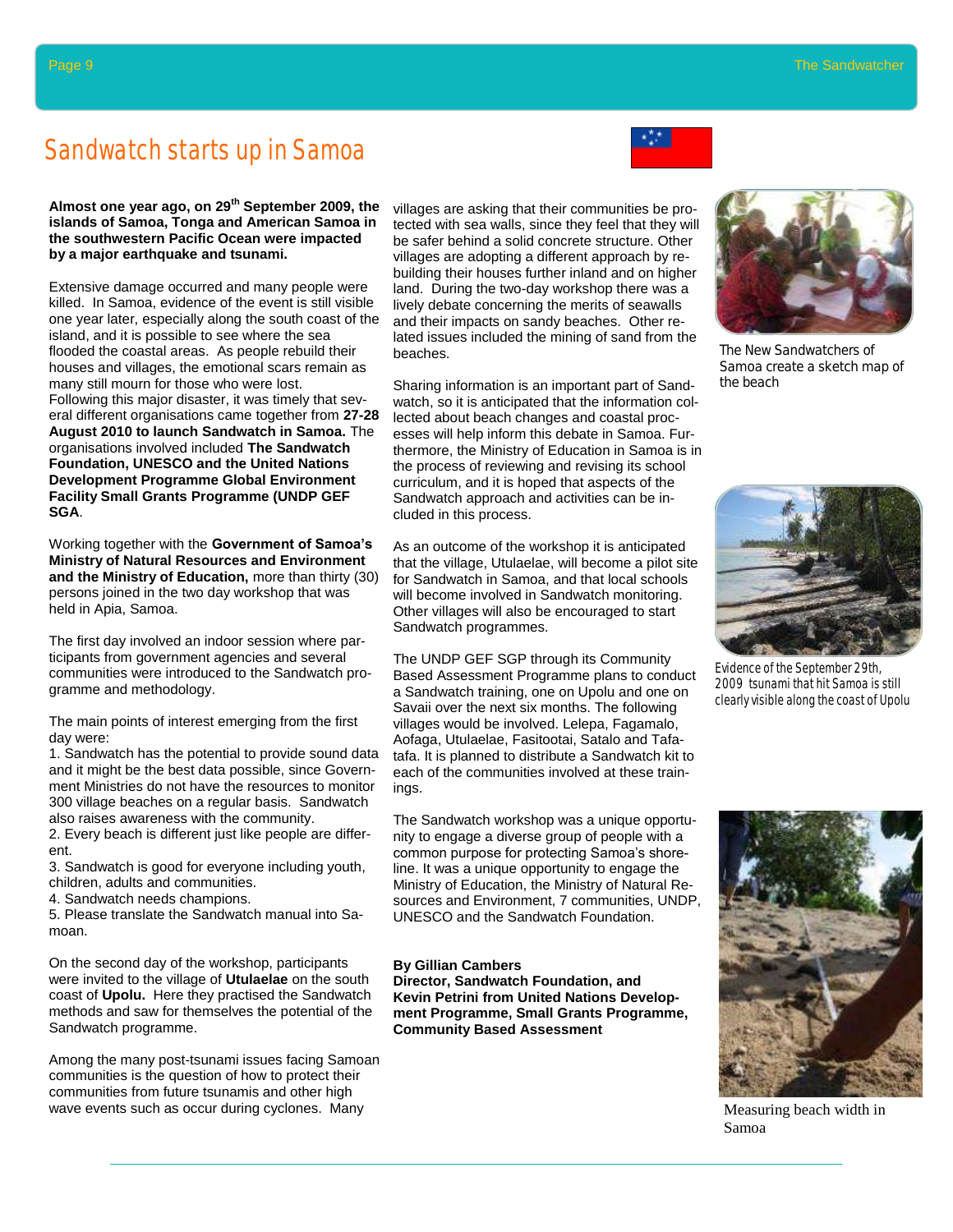

#### Frontlines Forum: What"s it all about?

Many small islands, rural and indigenous communities are already facing the first impacts of climate change. Their high vulnerability relates to their reliance upon resource-based livelihoods and the locations and configurations of their lands and territories. Ironically, despite broad recognition that small island, Arctic, high altitude and other vulnerable communities are on the frontlines of climate change, their voices have remained largely on the sidelines of climate change debates. In response to this the grassroots Internet forum On the Frontlines of Climate Change was launched by UNESCO, in partnership with the Secretariat of the Convention on Biological Diversity (SCBD), the Secretariat of the UN Permanent Forum on Indigenous Issue (SPFII) and the Office of the High Commissioner on Human Rights (OHCHR).

To find out more about the Frontlines of Climate Change Forum, its goals and how you and your community can become involved, please visit our website www.climatefrontlines.org. We look forward to your continuing interest and active participation in the Climate Frontlines forum. We welcome questions and suggestions to improve the forum's relevance and outreach. Please send to: peoples@climatefrontlines.org

## Sandwatch teams monitor BVI beaches



Sandwatch has been active on three islands in the BVI for several years

On Thursday afternoon, two **Elmore Stoutt High School** students were on **Long Bay Beach at Beef Island,** taking measurements and observing the environment with biologist Dr. Lianna Jarecki. Tyrone Varlack held a drawing pad and a pencil he was using to sketch the activities that were going on around him. He stood at the shoreline, drawing the boats, the surrounding islands, the trees and a few people who swam in the sea. Andre Pereira, who carried a magnifying glass and a measuring tape, helped Dr. Jarecki take samples of the sand and the sea as the biologist made notes on a data sheet.

The trio was there as part of **Sandwatch International**, a programme that teams youths with adults to monitor beach environments around the world. Every Thursday, members of the **Youth Empowerment Project** (YEP) in East End, along with a staff member, visit a beach to take measurements.

Sandwatch was conceived during a 1998 environmental education workshop in Trinidad and Tobago, according to the United Nations Educational, Scientific and Cultural Organisation (UNESCO), which facilitates the initiative. It since has grown into an international movement that uses the Internet to connect groups in more than 50 countries around the world, including several in the Caribbean.

Here, the programme is now being facilitated locally through two separate organisations: YEP and the Jost Van Dyke Preservation Society. YEP first worked with the programme three summers ago, in collaboration with Sail Caribbean, according to Esther Rabsatt, YEP"s executive assistant. Three weeks ago, the group regularised its participation and started visiting a beach every Thursday. The Tortola contingent already has collected data on several beaches, including Cane Garden Bay, Well Bay, Bluff Bay and Trellis Bay, Dr. Jarecki said. On Jost Van Dyke, the Preservation Society started monitoring beaches in summer 2008, during an event held in conjunction with the Conservation and Fisheries Department. Now participants visit a beach at least twice a month for about two-and-a-half hours, according to **JVDPS Director Susan Zaluski**.

The group also was invited to a Sandwatch International conference in Barbados, an event that was attended by a Jost Van Dyk teacher, Ms. Zaluski explained. The data collected in the BVI will be sent to the Sandwatch Centre and posted on the programme"s Web site.



The Sandwatchers of Swansea, Wales are some of our youngest participants



**At Brynhyfryd Junior School our year three children Sandwatchers studied the environment of rock pools at Caswell Bay, Swansea together with learning about the environment in the oceans around the world.** The children completed a study of the rock pools around the strandline of this sandy beach observing and monitoring the variety of sea creatures in their habitat. The children were able to investigate the numerous rock pools around the bay and completed a worksheet comprising tallying the creatures found and identifying their physical features. Children were amazed with the number of starfish they saw and learnt a lot about their life pattern and habitat. They were also taught the importance of caring for the environment and the need to replace the starfish found back into the rock pool.

Back in the classroom children then investigated the sea creatures further by using the Internet and reference books. The second part of the Summer Term involved them studying the oceans using a variety of resources and the video the Blue Planet. This extended the children"s knowledge and understanding of sea environments further afield from the local beaches.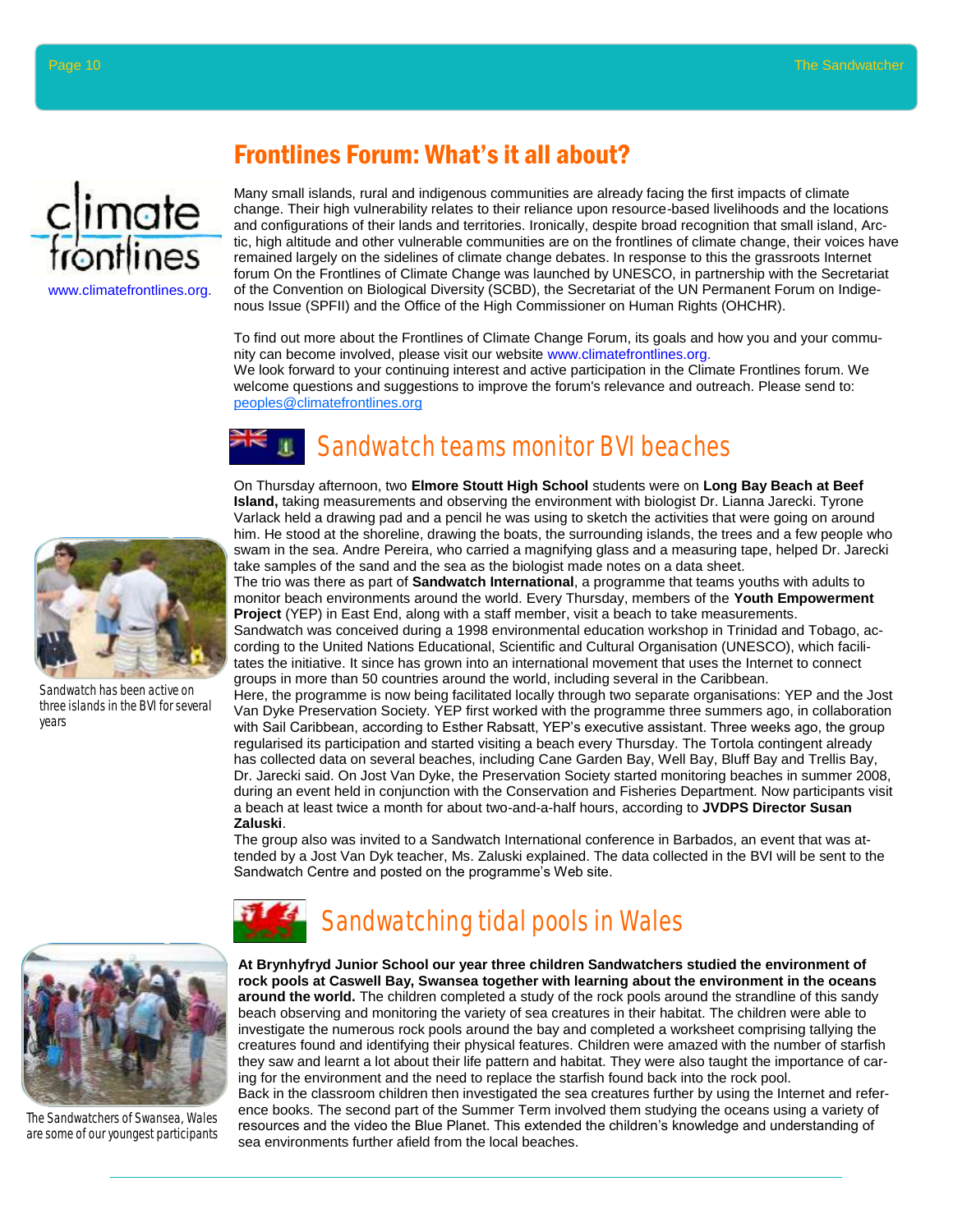#### Sandwatch equipment



Equipment kits include a 30 metre measuring tape, a clip board, a compass, a magnifying glass, a stop watch, dye tablets and a complete water quality monitoring kit, capable of testing water samples for dissolved oxygen, biochemical oxygen demand, pH, phosphates, nitrates, turbidity, temperature, salinity and E. coli bacteria.

#### **While kits are useful, you can start Sandwatch with just a pencil and paper.**

The new Sandwatch Manual (top right) is available from UNESCO as of mid-October 2010.

### Seychelles Sandwatchers clean up the world



#### *Seychelles Sandwatchers (English River School) participated in the Clean up the world at North East Point Beach in September 2010.*

The North East Point beach is situated to the north east of Mahe Island. North East Point is a residential area as well as a recreational area. The home of the elderly and a rehabilitation centre are also found close to the beach. The beach is often used for picnics and other recreational activities. The location has been chosen since the club has adopted the beach to carry out different **Sandwatch** activities since 2008. Furthermore, since the theme is "communities caring for nature" we wanted to move to the community to show our concern for a cleaner beach. Some students also live in the area; we therefore wanted to instill a sense of "caring" for their beaches and their environment. **The Sandwatchers** cleaned up a large area of the beach. Some students from the primary school and people from the community were also actively involved. The Sandwatchers" parents provided some refreshment for the students. We are grateful to the Waste Management Department at the Ministry of Environment especially, Ms Nada Francourt who provided the equipment, transportation and lunch for the Sandwatchers. The students also carried out a pollution survey at the beach. The findings showed that pollution is a major concern at the North East Point beach. Plastic bottle, plastic bags and glass bottles were the largest amount of litter found. The main source is by the picnickers. We feel that small bins are needed along the beach and more education needs to be done regarding the dangers of litter for the coastal environment. *By Ms Wendy Noel, English River Sandwatch Coordinator, Seychelles*



New Sandwatch manual, 2010



Optional Sandwatch equipment: bag and digital microscope



English River School Sandwatcher on Mahe Island cleaned up their local beach of trash and debris